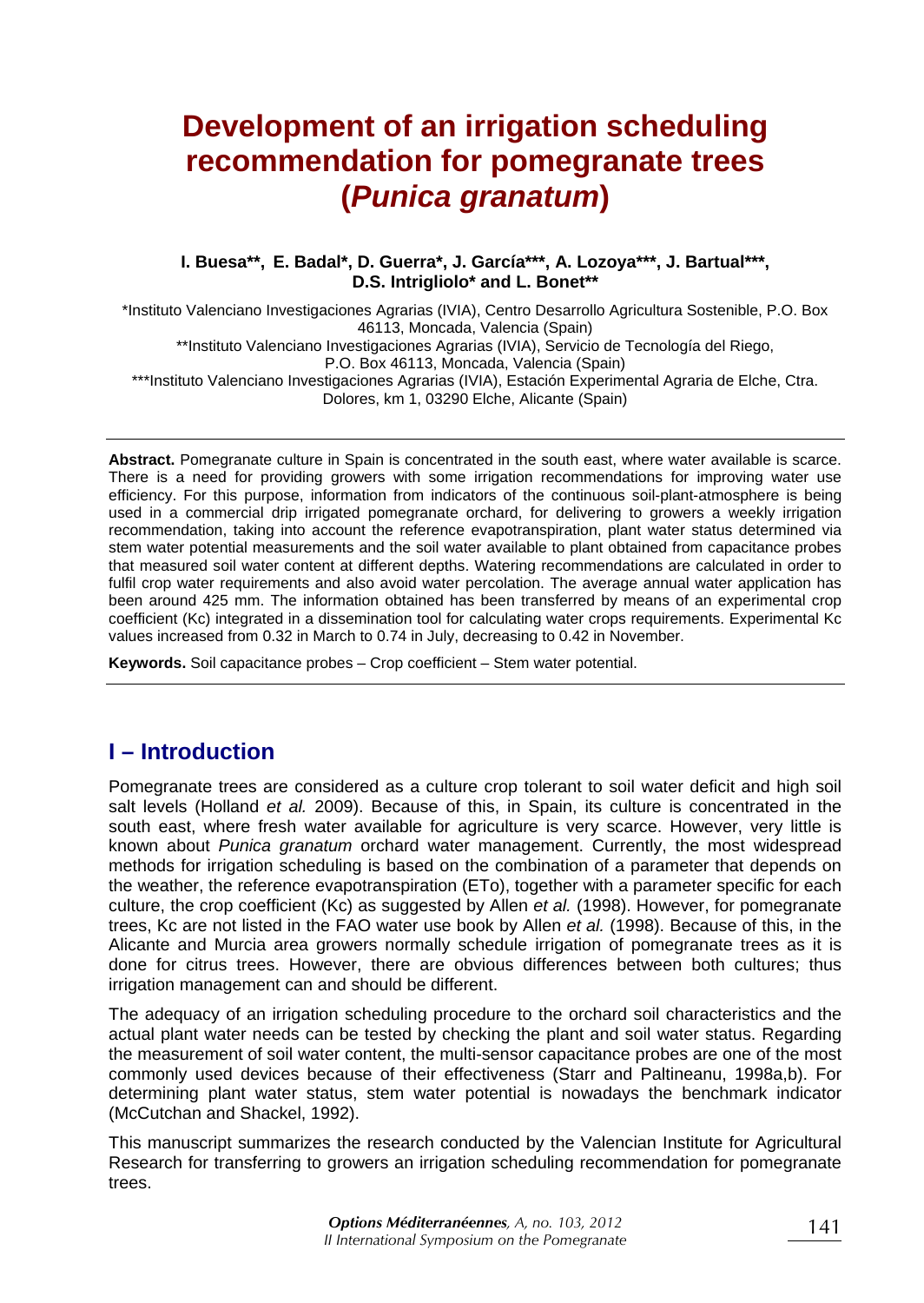# **II – Materials and methods**

The experiment was performed in a commercial mature pomegranate tree orchard (*Punica granatum*, L cv. 'Mollar de Elche') at Elche, Alicante, Spain, (38ºN, elevation 97 m). The soil was sandy-loam with an effective depth over 120 cm. The irrigation water had a moderate risk of salinization with an average electrical conductivity, EC at  $25\degree$ C of 2.63 dS m<sup>-1</sup> and an average CI and Na concentration of 43.5 and 326.3 mg/l<sup>-1</sup>, respectively. Trees were planted in 2000 at a spacing of 5 x 4 m and average tree shaded area was 56% of the soil allotted per tree. Trees received 100, 40 and 80 kg ha<sup>-1</sup> year<sup>-1</sup> of N,  $P_2O_5$  and K<sub>2</sub>O, respectively. Agricultural practices followed were those common for the area.

Weather was recorded at an automated weather station near the orchard. Meteorological variables measured included, solar radiation, air temperature, air humidity, wind speed and direction and rainfall. This weather station belongs to the Spanish national weather station net for irrigation recommendations.

Plant water status was determined by occasional determinations of midday stem water potential (Ψstem, McCutchan and Shackel, 1992) carried out by means of a pressure chamber (Soil Moisture Equip. Corp. mod. 5100A). Two mature leaves per tree, from the north face near the trunk, were enclosed in plastic bags covered with silver foil at least two hours prior to measurements, which were between 1112:30 and 1314:00 h solar time GMT. Measurements of Ψstem were carried out approximately every week from May to October in a total of 4 trees.

Soil water content (SWC) was measured by using two multi-sensor capacitance probes C-Probe (Agrilink Inc., Adelaida, Australia). Each probe had four sensors located at 10, 30, 50 and 70 cm depth. Probes were installed inside a PVC tube located at 10-15 distance from the emitter guarantying a tight contact between the soil and the probe. Data were obtained every 15 minutes and could be visualized using the manufacturer software addVANTAGE Pro 5.1.

In 2009, as a starting point and in the absence of a specific guideline for pomegranate water needs, irrigation scheduling was applied as the farmer's own standard. However, recommendations were given to the grower in order to maintain SWC in the first 0.6 m of soil between field capacity and a theoretical refill point, fixed in 85% of the field capacity. In addition, plant water status determinations were also used to maintain crop water status at appropriate levels. In 2010, taking into account the water applications made in the previous season, we obtained some tentative experimental crop coefficients that were used as a baseline for irrigation scheduling. In addition irrigation dose and frequency were finally adjusted taking into account the seasonal trends of soil water content, plant water status and the weather forecast prediction for the following week This was reflected in a recommendation report, which was supplied to farmers for their knowledge and application in the plot. In 2011, the updated crop coefficients were used after taking into account results obtained in 2010. Again the information from plant and soil water status was considered.

### **III – Results and discussion**

By the end of the 2009 season, irrigation applied was 434 mm (Fig.1). The reference evapotranspiration was 1130 mm while total yearly rainfall was 349 mm. The seasonal (March to November) rainfall was 256 mm. Ψstem varied along the season from –0.85 MPa registered by the end of October (week 44) down to –1.65 MPa registered at the beginning of the summer (week 26, Fig. 2).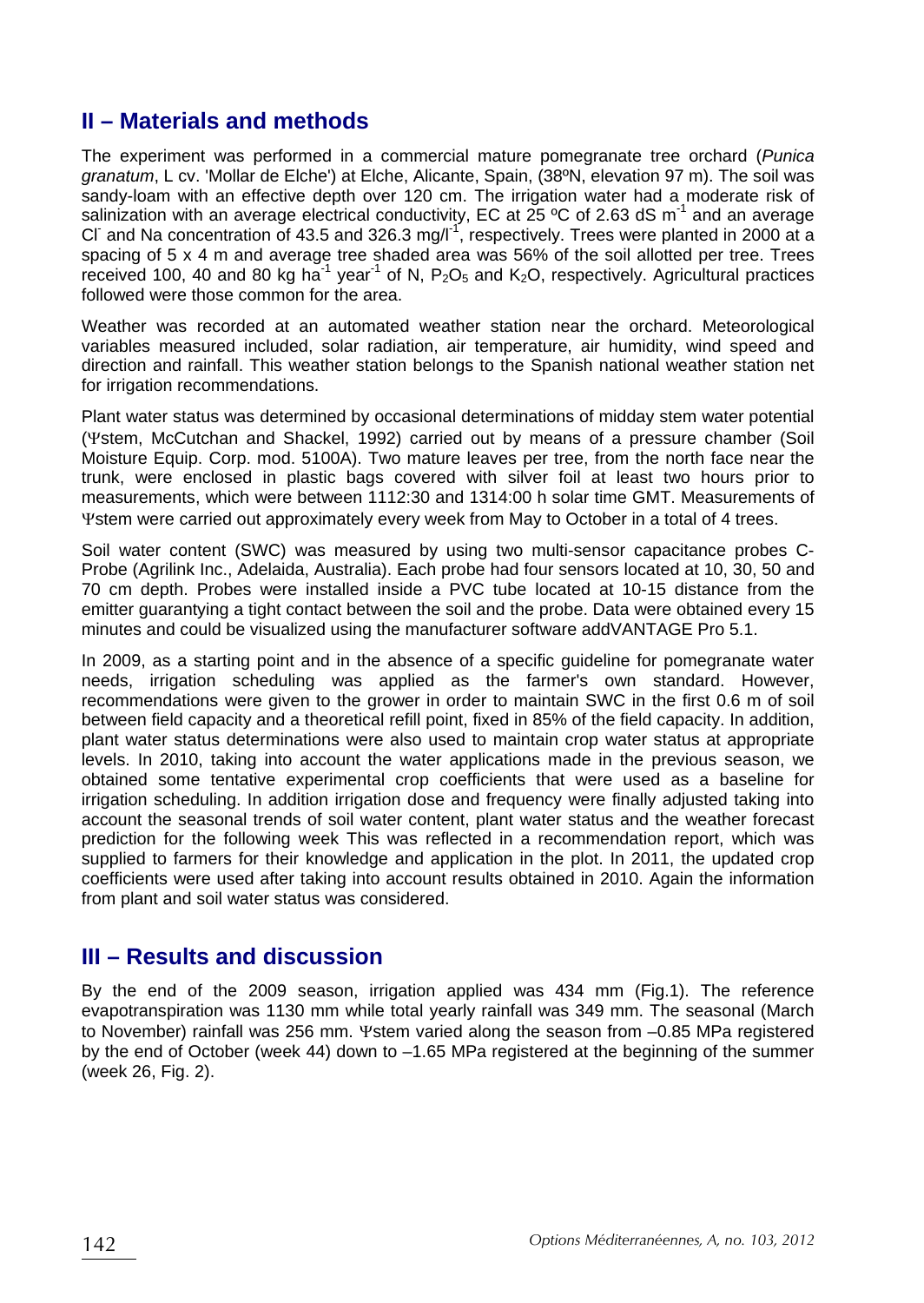

**Fig. 1. Reference evapotranspiration (ETo), yearly rainfall and seasonal rainfall during the 2009 and 2010 growing seasons.** 

During 2010, irrigation applied was 420 mm, ETo 1149 mm, while rainfall was equal to 287 mm, of which 211 occurred during the March to November period (Fig. 1). Ψstem varied between – 0.68 MPa registered at the beginning of the fall (week 39) and -1.68 MPa at the end of august, week 35 (Fig. 2).



**Fig. 2. Seasonal variation of midday stem water potential (**Ψ**stem) during the 2009 and 2010 seasons.** 

In 2010, soil water content (SWC) was maintained during all the season between field capacity and the refill point without any drainage (Fig. 3). This suggest that the irrigation recommendations given to the grower can be considered as adequate.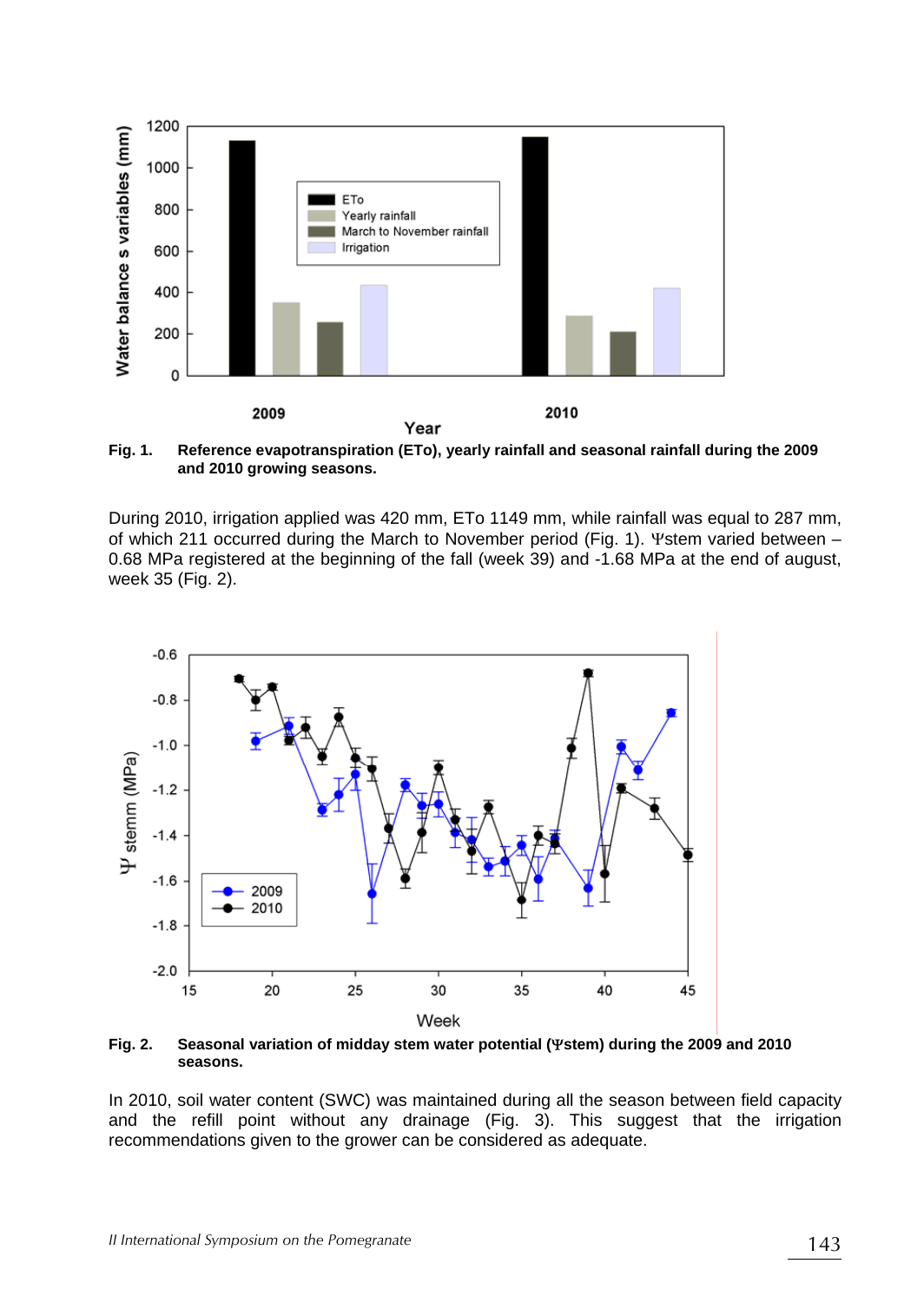

**Fig. 3. Seasonal trend of soil water content for the 2010 season. Values are the average of two capacitance probes.** 

In the 2011 irrigation campaign, using the updated experimental crop coefficient, at 25 august irrigation applications were of 392 mm. From March to August 2011 precipitation was 92 mm. Stem water potential readings varied between –0.57 MPa registered by midday April (week 17) to -1.33 MPa registered by the end of may (week 22, Fig.4). Soil water content, similarly to what occurred the previous season, was kept always within the established range and drainage rarely occurred (Fig. 4).



**Fig. 4. Seasonal variations during 2011 of midday stem water potential** (Ψ**stem) and soil water content. For** Ψ**stem and soil water content values shown are averages of 8 and two determinations.**